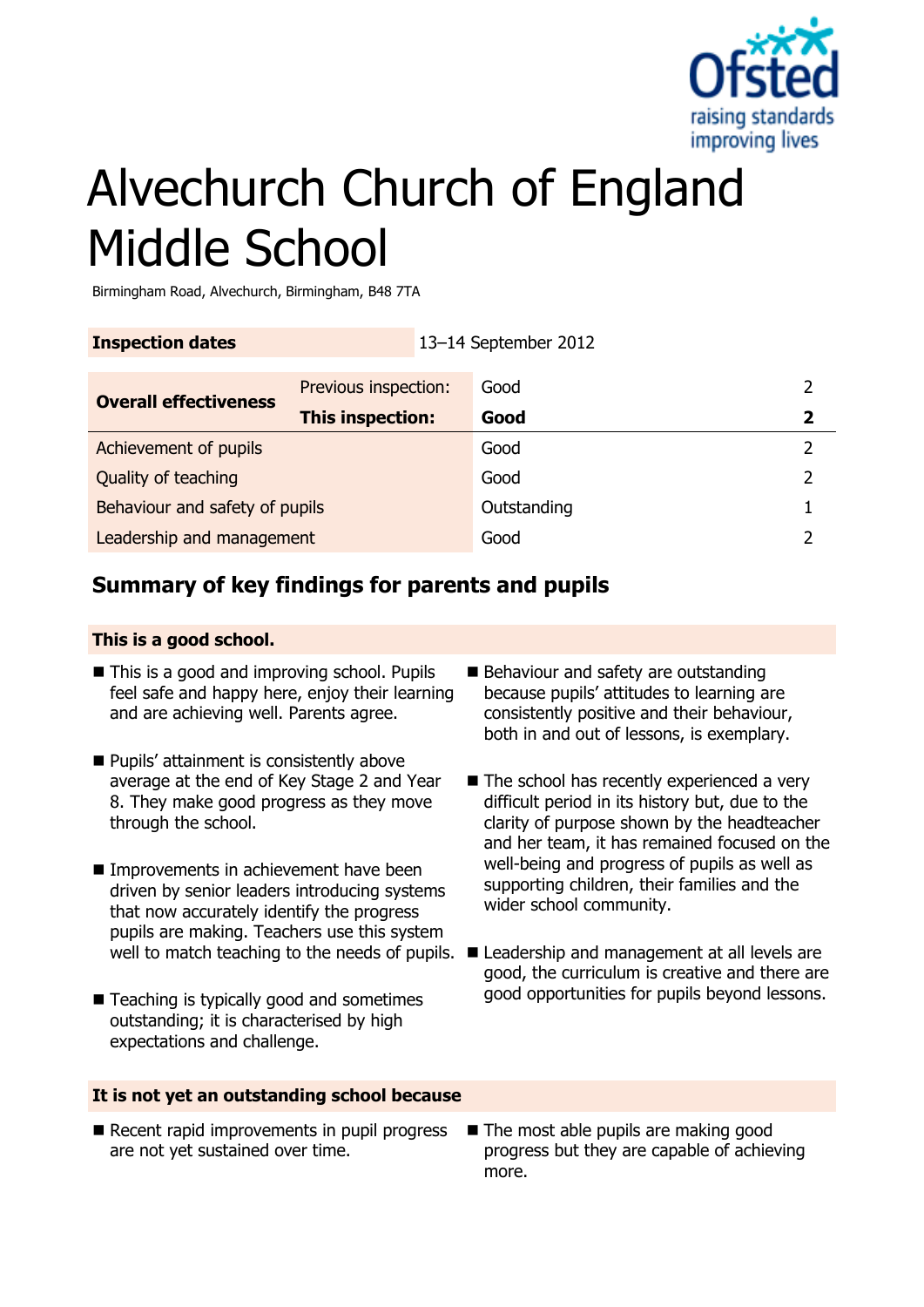# **Information about this inspection**

- Inspectors observed 23 lessons taught by 17 teachers.
- Meetings took place with: groups of Key Stage 2 and Key Stage 3 pupils, senior leaders, curriculum leaders, the special educational needs co-ordinator and the Chair of Governing Body. A telephone conversation took place with a representative of the local authority.
- Inspectors looked at the school improvement plan, the self-evaluation document, schemes of work and departmental action plans. Inspectors also looked at pupil progress data, performance management systems and safeguarding procedures. Annonymised teacher performance data was also examined.
- The inspection team considered 60 responses to Parent View and one letter sent by a parent in planning the inspection.

## **Inspection team**

| Liz Talmadge, Lead inspector | <b>Additional inspector</b> |
|------------------------------|-----------------------------|
| Harkireet Sohel              | <b>Additional inspector</b> |
| <b>Robin Sidaway</b>         | Additional inspector        |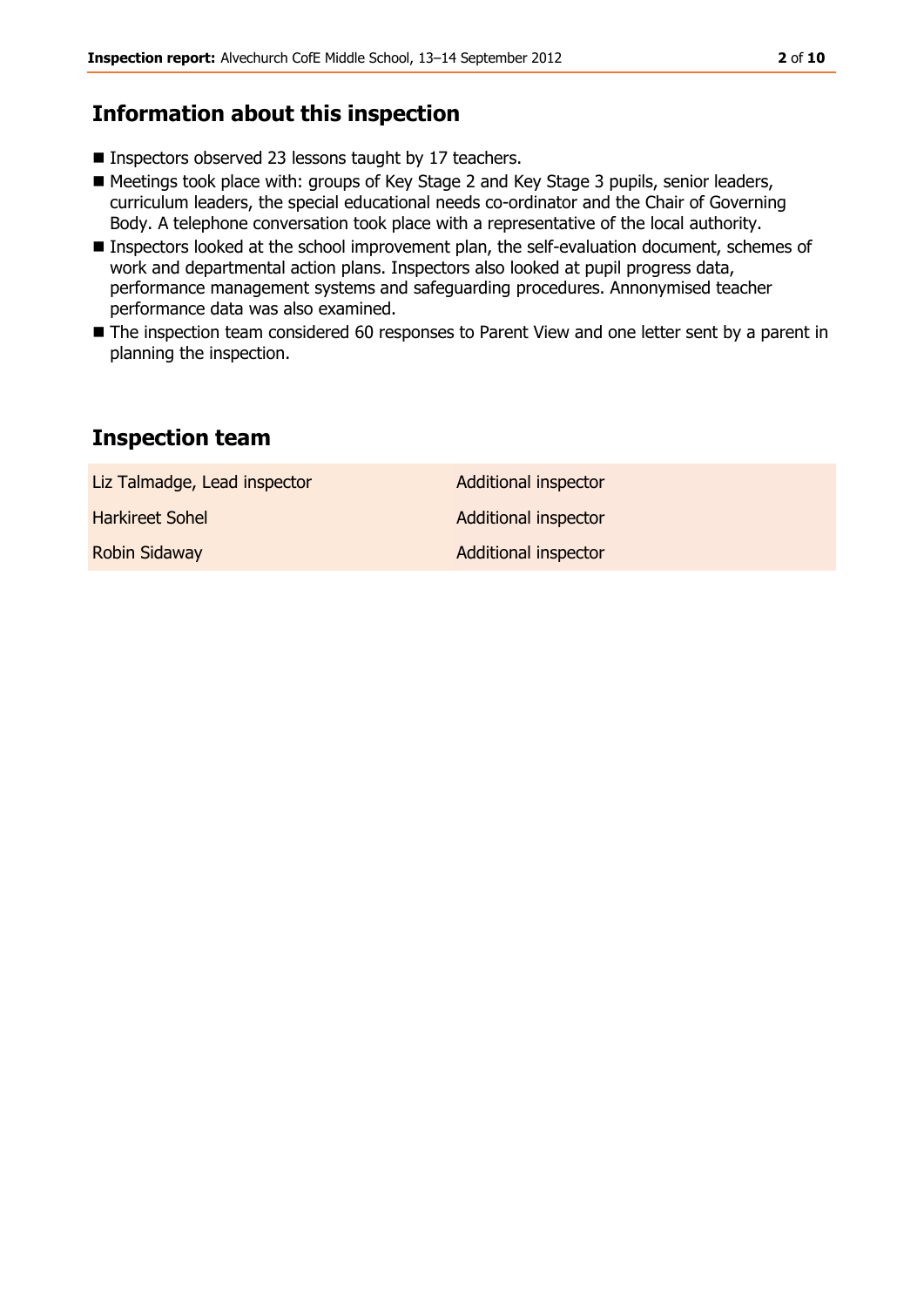# **Full report**

# **Information about this school**

- This is an average-sized middle school though smaller than most secondary schools. It serves the village of Alvechurch and the surrounding area.
- Most pupils are of White British heritage but a very small proportion come from minority ethnic backgrounds.
- The numbers of pupils eligible for free school meals is very low and the school has a very stable population. A smaller than average number of pupils is eligible for the pupil premium.
- An above average number of pupils are supported by a statement of special educational needs or at school action plus. The proportion of pupils supported by school action is lower than average.
- The school meets the government's current floor standards, which set minimum expectations for pupils' attainment and progress.

# **What does the school need to do to improve further?**

- Sustain and further improve the recent rapid rise in pupil achievement by:
	- -ensuring that all staff make consistently good use of tracking information to help them identify the precise learning needs of all pupils
	- -continuing to emphasise the development of reading and ensure that the focus on writing includes spelling and presentational skills.
- **Ensure that teaching in all subject areas meets the learning needs of the most able pupils by:** -increasing the level of challenge by designing learning activities that demand more from the most able pupils
	- -providing the most able with additional opportunities for learning independently and giving them the time to explore more complex ideas.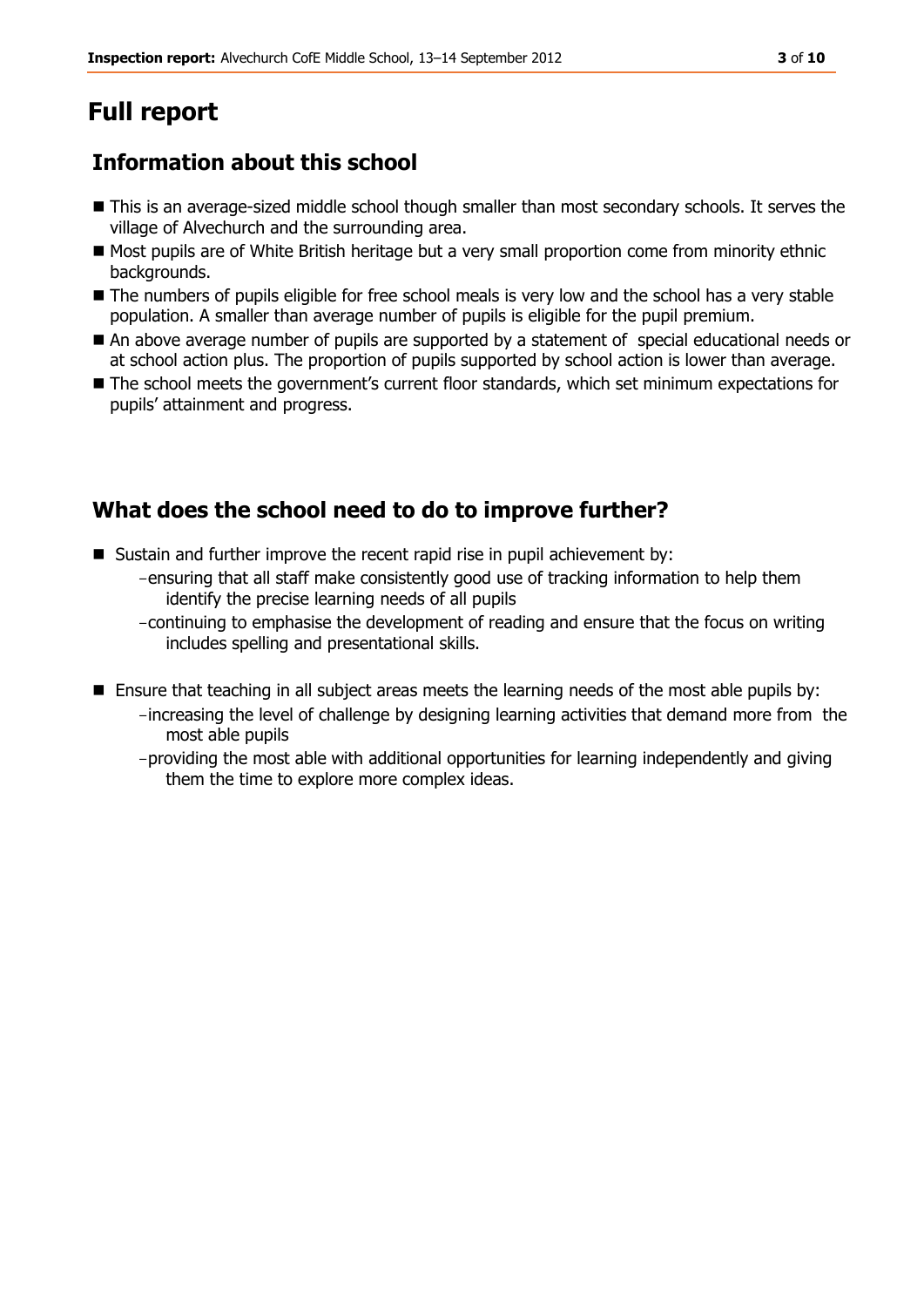### **Inspection judgements**

#### **The achievement of pupils is good**

- Achievement overall is good. It is not outstanding because the rapid improvement in pupil progress has yet to be sustained over time.
- **Pupils join the school with higher than average attainment. The school has developed a** good understanding of the learning needs of Year 5 pupils by working with many of their feeder schools to moderate standards. This has enabled better interventions to be put in place for any pupil making less than expected progress. Attainment for all year groups is good and improving.
- The progress pupils made between Year 5 and Year 8 last year was good with all pupils making the expected progress in reading and writing and most making better than expected progress in mathematics.
- Key Stage 2 achievement last year was much better overall than the previous year. Small numbers of pupils with special educational needs and those identified as gifted and talented who previously had made less than expected progress in reading, exceeded their expected progress in mathematics and made the expected progress in writing.
- **The proportion of pupils making better than expected progress has increased significantly,** including for those pupils in receipt of the pupil premium, demonstrating that the tracking and monitoring systems introduced by the school two years ago are now having a positive impact.
- The school uses a wide range of intervention activities such as: rapid reading and guided reading schemes to support reading; mathematics booster classes; social skills teaching; and workshops for the most able pupils. Teaching assistants work well with small groups of pupils and individuals during lessons to develop their literacy and numeracy skills.
- The school has a well-developed literacy strategy and all pupils read regularly. Writing skills are not as well developed for all pupils. The school has identified writing as the focus for literacy teaching this year. Presentational skills and spelling in English and some other subjects require improvement.
- In lessons, inspectors observed pupils making good progress. Pupils work well individually, in pairs and in small groups. Pupils are enthusiastic and keen to learn new things. They enjoy opportunities to learn independently and do so in many lessons.
- **Pupils with statements of special educational needs and those who are at school action plus** achieve well. While these pupils' standards in reading and writing are lower than average at Key Stage 2, by the time they reach the end of Year 8 they have caught up. A new teaching scheme for mathematics has led to improved attainment in mathematics for these pupils and the gap is closing quickly.
- Almost all of the parents who responded to the online survey feel that their children are making good progress at school.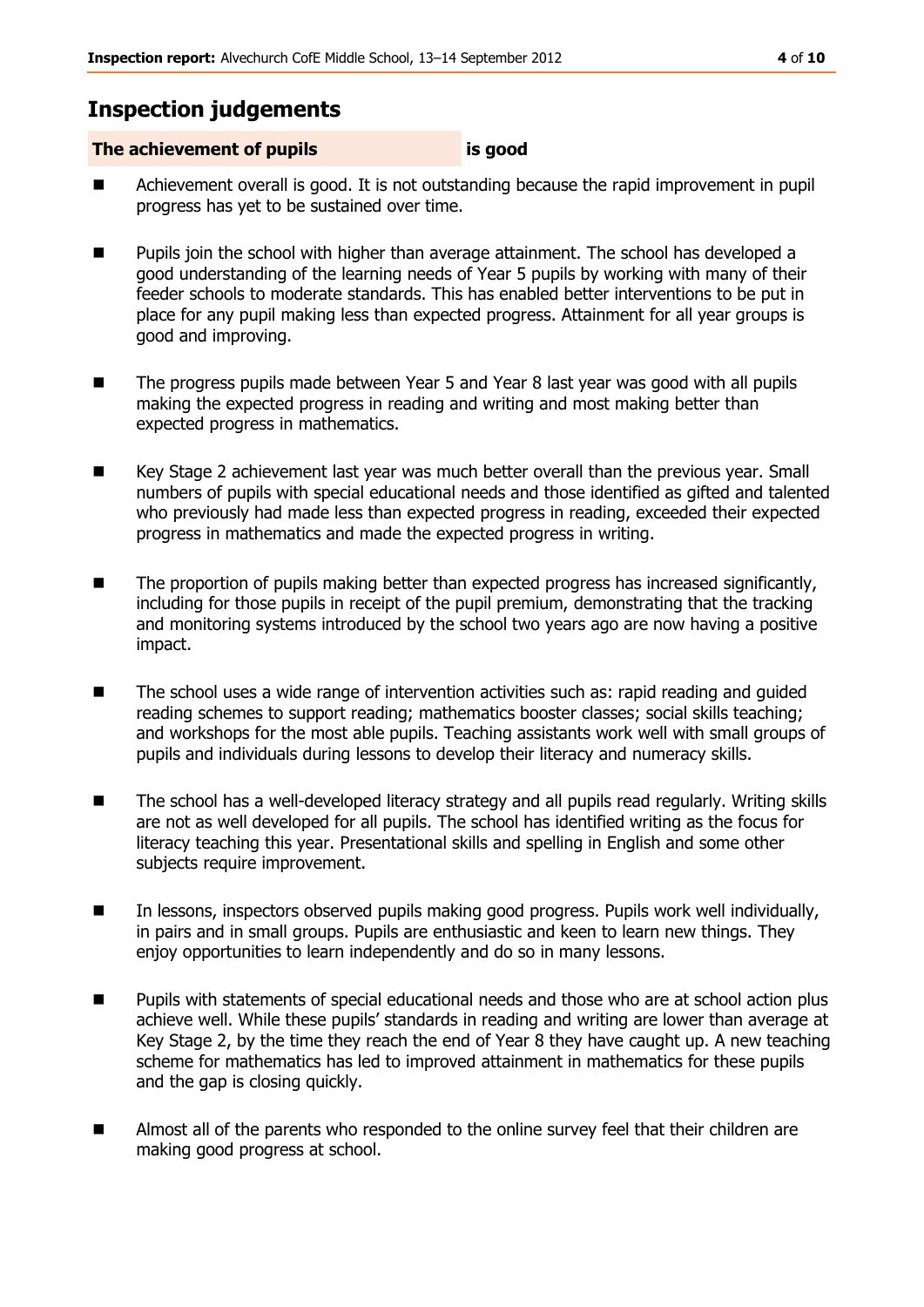#### **The quality of teaching is good**

- Teaching in most subjects is at least good and contributes to the good progress made by pupils. Teaching cannot be outstanding until the recent rapid improvements in progress are sustained over time and the most able pupils are making outstanding progress.
- Teachers plan carefully and explain clearly to pupils what they will be learning so that they know what is expected of them. Good teaching seen in lessons reflected good subject knowledge and was enthusiastic and confident, resulting in pupils' evident enjoyment and good progress.
- **Pupils frequently work together with their 'learning partner', enabling them to test out ideas** together before sharing them with the whole class. This is effective in helping them to develop self-confidence. When pupils work in small groups, their very positive attitudes to learning mean that they listen well to each other and give support in developing ideas.
- **There are good opportunities for pupils to learn independently and these are enjoyed by all** pupils. In a Year 7 French class, for example, an able group of pupils were expected to deduce the meaning of words from their context. This was a challenging activity but pupils were given time to think about what was required, were fully engaged, enjoyed the challenge and made rapid progress. Where teaching does not encourage independent learning the progress made is less rapid.
- The best lessons enable pupils to actively participate in their learning. In a Year 5 mathematics lesson, for example, pupils were developing the concept of estimation by physically forming a number line across the classroom. This was effective in helping them to remember number order when dealing with written problems.
- Teachers use questioning well and expect pupils to reflect on their work and review it in order to make improvements. Pupils do this well both independently and with their learning partners.
- **Pupils read well and often, and writing is now a key school improvement target for all year** groups. In an English lesson in Year 6, the development of writing skills was a key feature as pupils explored more interesting ways to begin sentences.
- The very good support offered by the teaching assistants makes a major contribution to the good progress made by pupils with disabilities and those with special educational needs. Teaching assistants work closely with teachers to structure learning so that pupils know which steps they need to take to learn effectively.
- During lessons teachers regularly check pupils' understanding and encourage pupils to identify the progress they are making. Marking is regular and includes helpful advice for making improvements.
- The majority of parents say that their children are well taught and inspectors agree.

#### **The behaviour and safety of pupils are outstanding**

- Pupils' attitudes to learning are exemplary. Pupils' enthusiasm for learning is outstanding and they make a valuable contribution to the calm, orderly and purposeful atmosphere found throughout the school. Attendance is high and pupils are always punctual to lessons.
- In their roles as 'learning partners' pupils support each other well in lessons; they challenge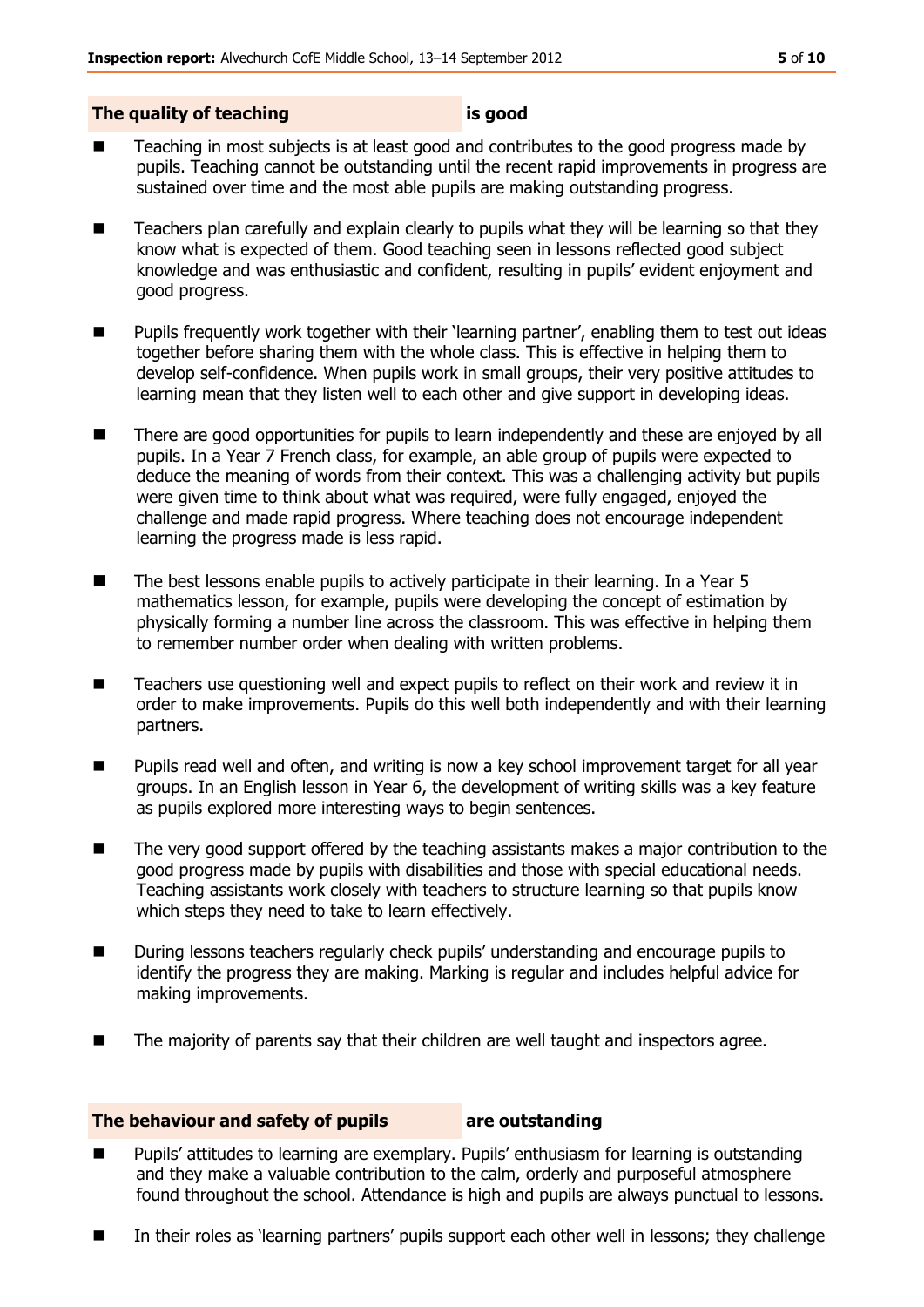and encourage each other to improve and develop their ideas and contributions. This was illustrated well in a Year 5 physical education lesson where peer coaching was used to develop skills in hockey. Pupils' sensitive and supportive feedback to each other led to good progress for all groups.

- Pupils respond extremely positively to the high expectations of good behaviour set by the school. There are good systems of supervision in place and behaviour in lessons and outside lessons is consistent and exceptionally good.
- **Pupils express strong loyalty to the school and say they feel part of a 'family' where they are** known individually and looked after well. Year 5 pupils, for example, were keen to show inspectors the excellent outside environment that they enjoy at break and lunch times.
- Assemblies are used to reinforce the values and ethos of the school and this is well supported by strong relationships between teachers and children.
- Pupils are well aware of different forms of bullying, including cyber bullying. They report very few instances of bullying but they know what to do if it does occur and have confidence in staff to respond very quickly.
- **Safe behaviour was seen throughout the inspection and pupils report that they feel safe in** school and understand how to avoid potentially dangerous situations when out and about. Parents also report that their children feel safe in school. Pupils spoke about visits from Child Line helping them to learn more about unsafe situations.
- The school has very good procedures to care for pupils and to support pupils and families whose circumstances may make them vulnerable.

#### **The leadership and management are good**

- The headteacher and her team share a clear vision for the school. Parents say that the school is well led and managed and inspectors support this view. Leadership and management are not yet outstanding because the recent improvements in pupil progress have yet to be sustained and improved further over time. The school knows what it has to do to ensure that this happens.
- Issues identified at the last inspection have been addressed and this shows that the school has good capacity to sustain improvement.
- The leadership of teaching and learning is good and improving as leaders at all levels track pupils' progress and measure the impact of interventions for individuals and groups of pupils. The most able pupils are achieving well but have the potential to do even better.
- Subject leaders are fully engaged in measuring pupil progress, setting targets for improvement and being held accountable for meeting those targets.
- The values and ethos of the school are well supported by staff and pupils on a daily basis. Pupils' spiritual, moral, social and cultural development is very good.
- **Performance management systems are closely linked to school self-evaluation, planning and** review and ensure that all staff contribute to achieving school improvement priorities.
- There has recently been a restructuring of staff at the school that has led to better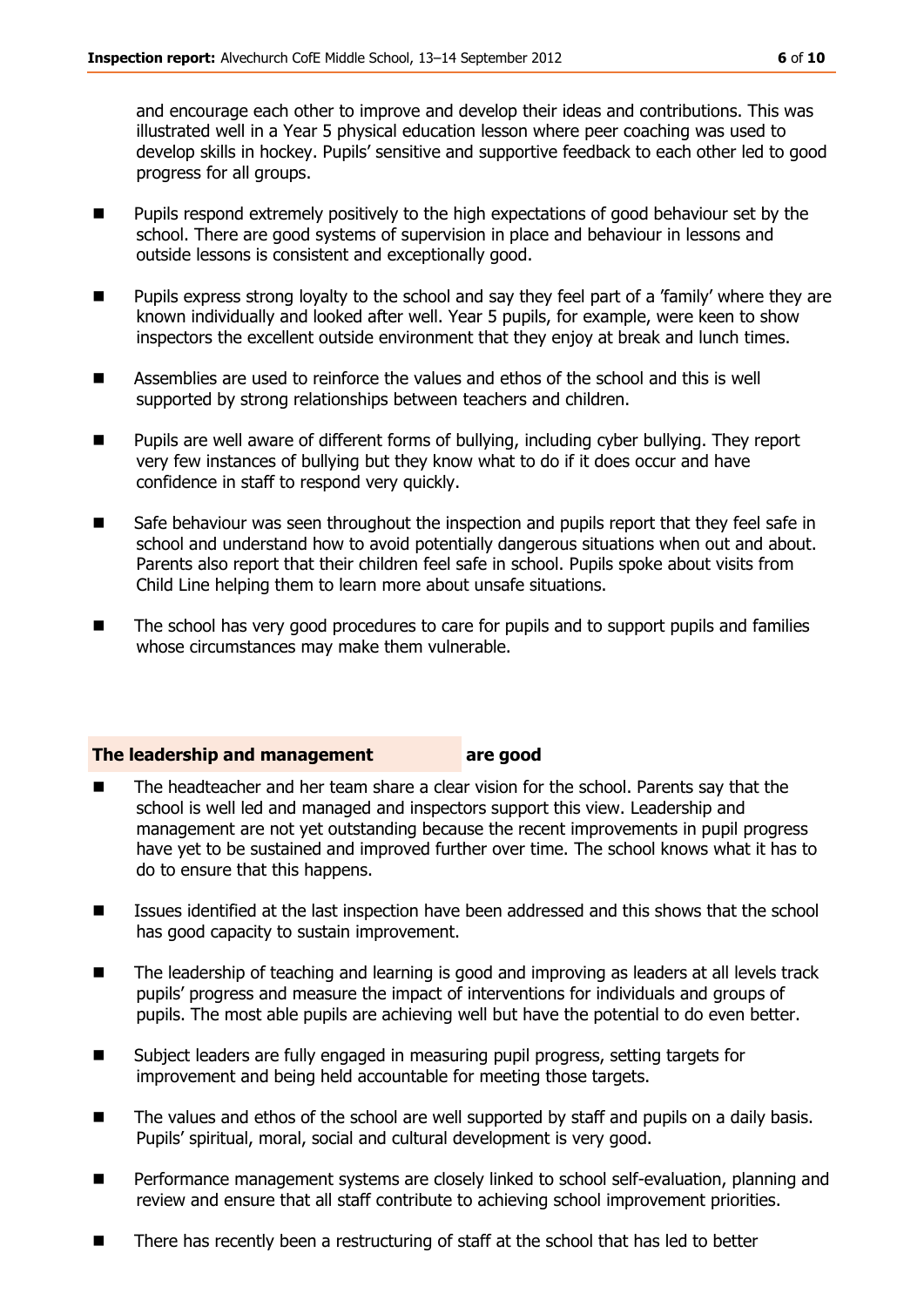alignment of staff salaries with appropriate levels of responsibility.

- The local authority offers the school 'light touch' support in supporting improvements in teaching and achievement.
- The curriculum is good because it combines a coherent focus on core learning with opportunities for creativity that enhance pupils' experience of learning. The inclusive music provision in the Wednesday Wonder is, for example, a strength of the school. An Arts Week also enables pupils to develop and express their creativity.
- There are many opportunities for pupils to engage in activities beyond taught lessons. Pupils reach high standards in a wide range of sporting achievements, enjoy school visits and join clubs that include activities such as singing, gardening, poetry and science.

#### ■ The governance of the school:

- is good and clearly focused on the key priorities for improvement
- knows the school well and offers expert and appropriate challenge to school leaders  $\frac{1}{2}$
- ensures that safeguarding is robust, with all requirements being regularly checked. $\equiv$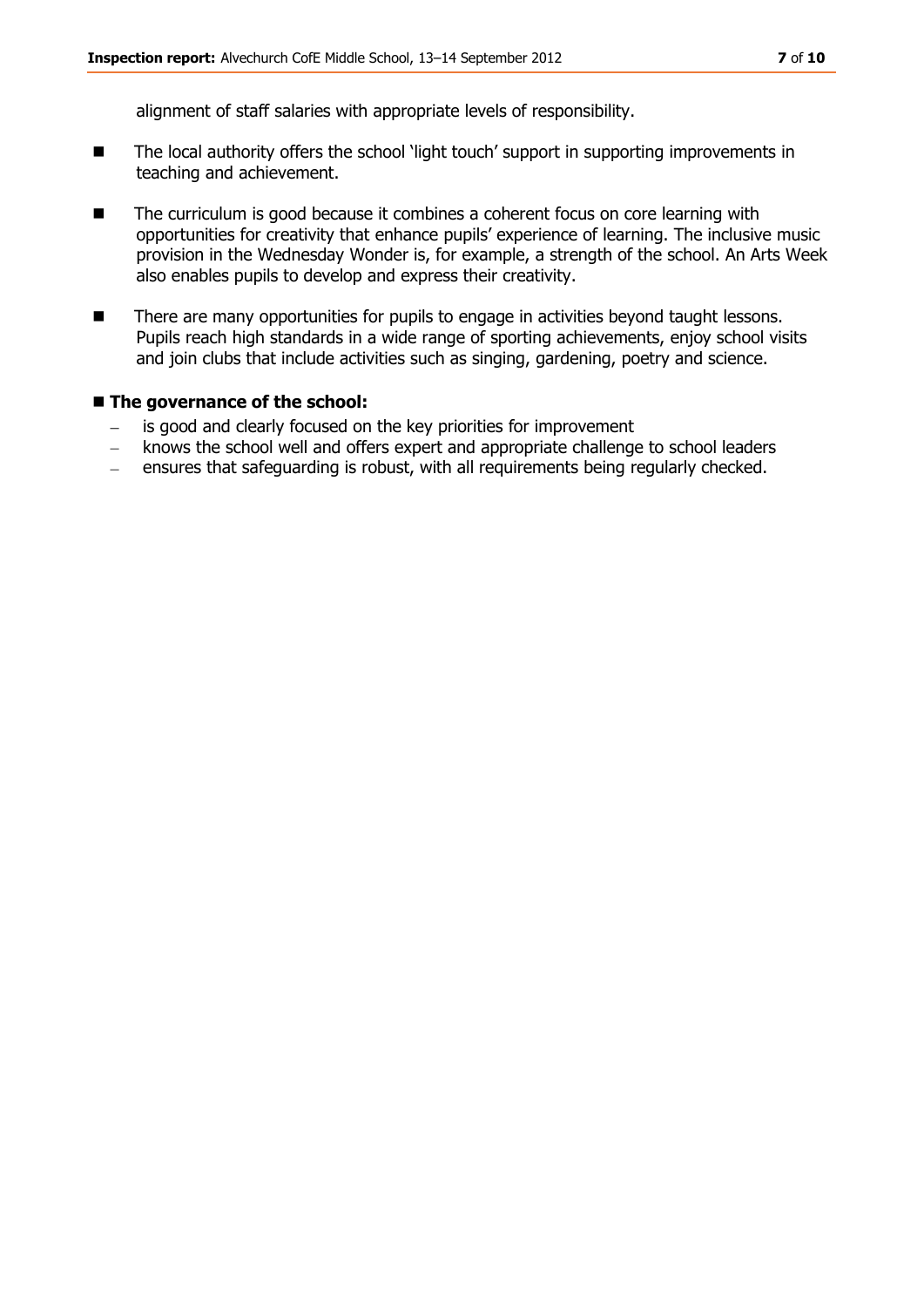# **What inspection judgements mean**

| <b>School</b> |                         |                                                                                                                                                                                                                                                                                                                                                                         |
|---------------|-------------------------|-------------------------------------------------------------------------------------------------------------------------------------------------------------------------------------------------------------------------------------------------------------------------------------------------------------------------------------------------------------------------|
| Grade         | <b>Judgement</b>        | <b>Description</b>                                                                                                                                                                                                                                                                                                                                                      |
| Grade 1       | Outstanding             | An outstanding school is highly effective in delivering outcomes<br>that provide exceptionally well for all its pupils' needs. This<br>ensures that pupils are very well equipped for the next stage of<br>their education, training or employment.                                                                                                                     |
| Grade 2       | Good                    | A good school is effective in delivering outcomes that provide<br>well for all its pupils' needs. Pupils are well prepared for the next<br>stage of their education, training or employment.                                                                                                                                                                            |
| Grade 3       | Requires<br>improvement | A school that requires improvement is not yet a good school, but it<br>is not inadequate. This school will receive a full inspection within<br>24 months from the date of this inspection.                                                                                                                                                                              |
| Grade 4       | Inadequate              | A school that has serious weaknesses is inadequate overall and<br>requires significant improvement but leadership and management<br>are judged to be Grade 3 or better. This school will receive<br>regular monitoring by Ofsted inspectors.                                                                                                                            |
|               |                         | A school that requires special measures is one where the school<br>is failing to give its pupils an acceptable standard of education<br>and the school's leaders, managers or governors have not<br>demonstrated that they have the capacity to secure the<br>necessary improvement in the school. This school will receive<br>regular monitoring by Ofsted inspectors. |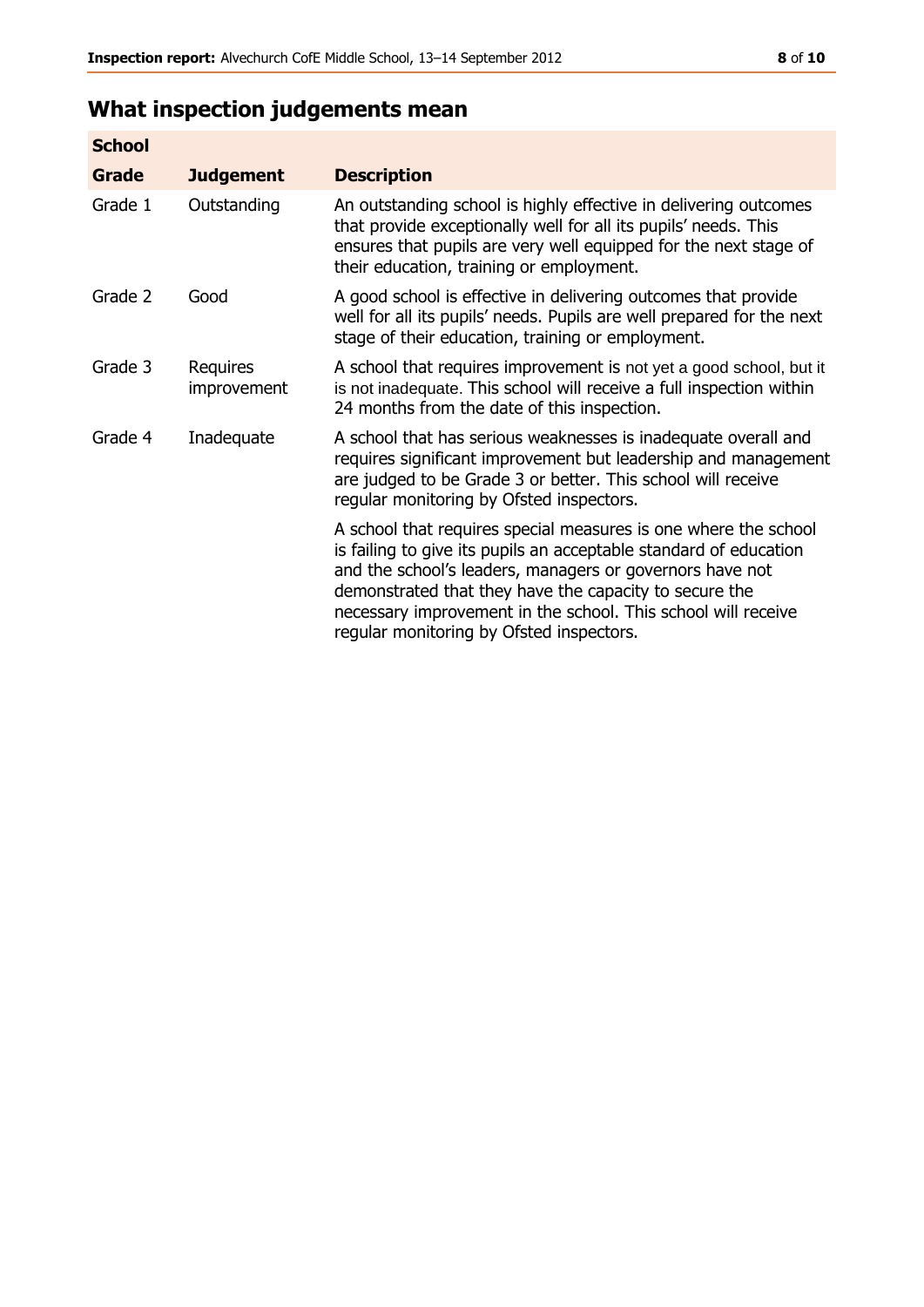# **School details**

| Unique reference number  | 116983         |
|--------------------------|----------------|
| <b>Local authority</b>   | Worcestershire |
| <b>Inspection number</b> | 403304         |

This inspection of the school was carried out under section 5 of the Education Act 2005.

| <b>Type of school</b>                      | Middle deemed secondary        |
|--------------------------------------------|--------------------------------|
| <b>School category</b>                     | Voluntary controlled           |
| Age range of pupils                        | $9 - 13$                       |
| <b>Gender of pupils</b>                    | Mixed                          |
| <b>Number of pupils on the school roll</b> | 365                            |
| <b>Appropriate authority</b>               | The governing body             |
| <b>Chair</b>                               | Bryan Maybee                   |
| <b>Headteacher</b>                         | Karen Jordan                   |
| Date of previous school inspection         | 9 July 2008                    |
| <b>Telephone number</b>                    | 0121 445 1033                  |
| <b>Fax number</b>                          | 0121 445 1033                  |
| <b>Email address</b>                       | office@alvechurch.worcs.sch.uk |